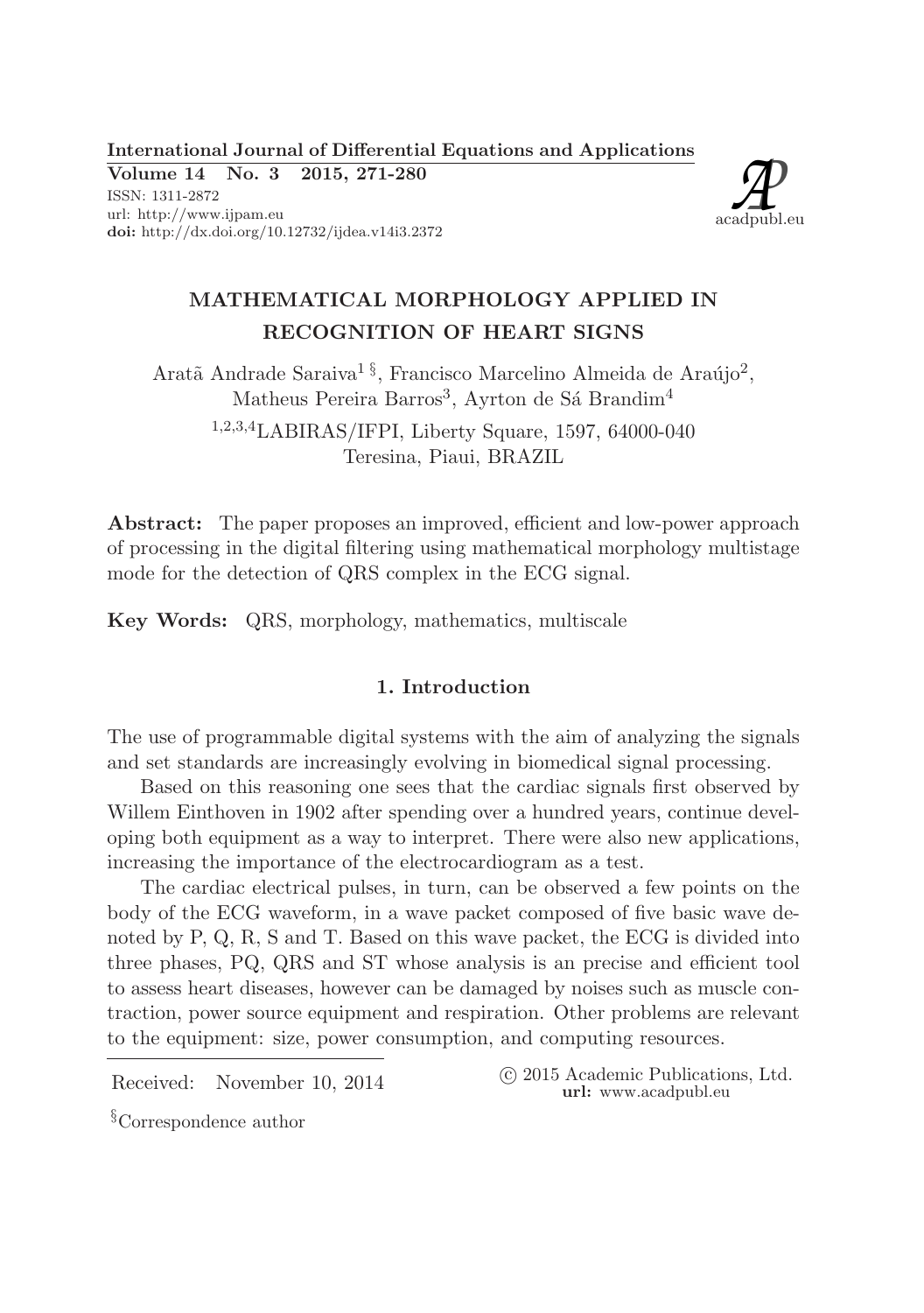Thus, researchs have been carried out to ensure a robust and accurate way of the method of detection of QRS complex, which is still a problem and corresponds to the depolarization of the ventricles. Since in recent years a method for removing noise originating from mathematical morphology in a single scale (1M) was suggested by Yang [1] proposed a image filtering based on a multiscale model of morphology mathematical (3M), obtaining a better performance and making promise for the detection of the QRS complex.

The choice of mathematical morphology is singularized by not requiring anticipated knowledge of the frequency spectrum of the signal investigated. This feature has the benefit of avoiding the overlapping band of frequencies QRS, low computational complexity and easy implementation in hardware [2].

However, although good results were reported by Yang indicating the 3M method to be very promising in the detection of the QRS complex, it was found that the majority of detected R peaks have a significant change in position. In other words, the 3M method existing is unable to guarantee accurate positioning of the peaks of R [3]. In this work, an improved approach is proposed to achieving the adequated position.

### 2. Materials and Methods

Theory of multiscale filtering of Mathematical Morphology The mathematical morphology early was used only for binary images and then to gray level images. Is of great importance for quantitative image analysis and is characterized by non-linear processing of images centered on the geometric structure of the information signal, making it an excellent method for detecting the components of interest from the contaminated signal without need to have a anticipated knowledge of the frequency spectrum, operating in signal with dual objectives: remove noise and extract useful signal [4].

The ECG signal in turn is processed similarly to an image in grayscale mode. For this reason it is able to use mathematical morphology effectively in locating components from the noisy signal without prior knowledge of the frequency spectrum being a very important factor in reducing noise.

The 3M morphology is an extension and has the same properties of operators of the 1M type: dilation, erosion, opening, closing, top-hat and bottom-hat. As the scale of the image ECG is similar to grayscale image can be established that the signal of function are analyzed according to the following properties: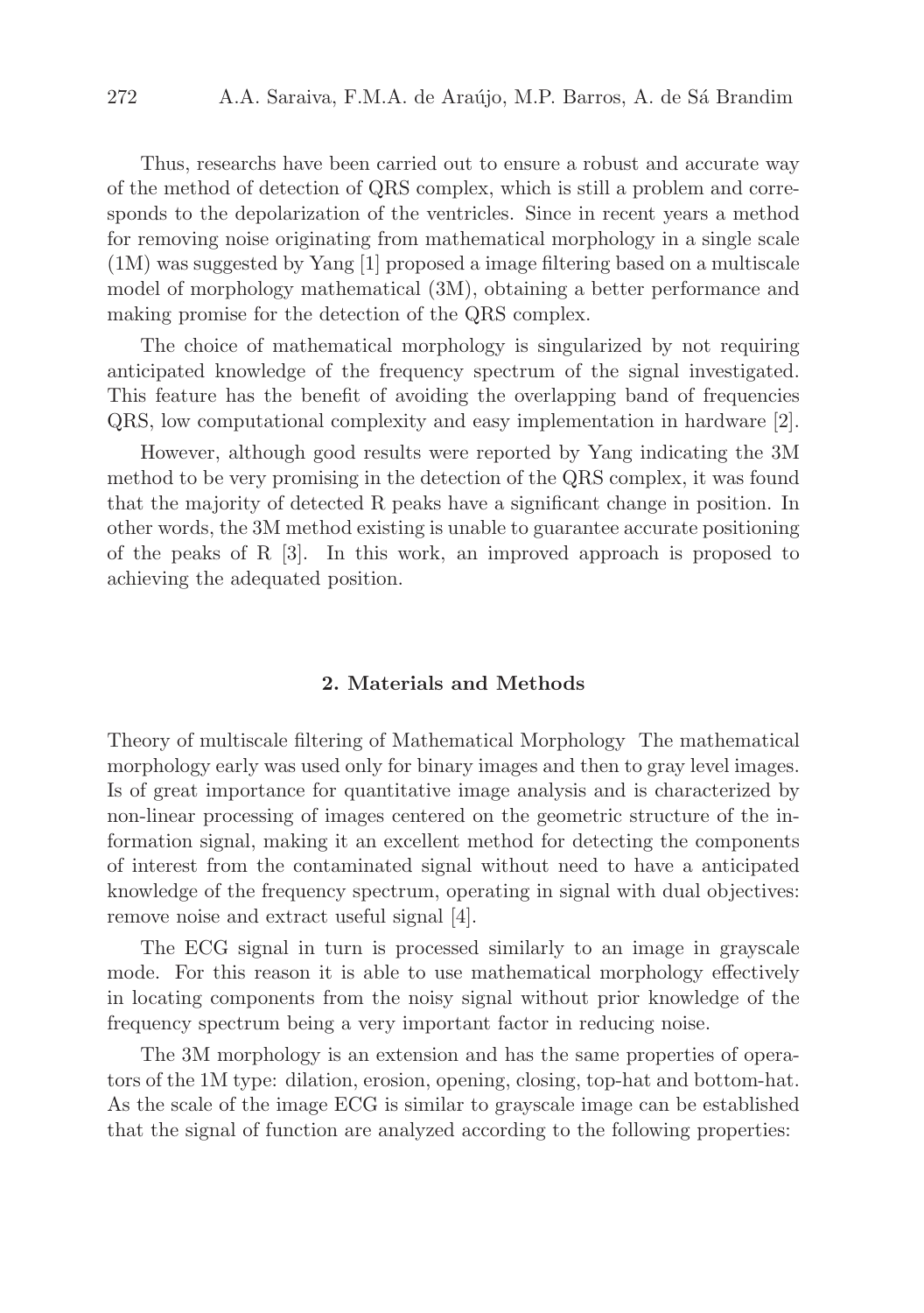Dilatation.

$$
f \oplus g(x) = \max_{(i)} [f(x - i) + g(i)].
$$
 (1)

Erosion.

$$
f\Theta g(x) = \max_{(i)} [f(x+i) + g(i)].
$$
 (2)

Opening.

$$
f \circ g(x) = f \oplus g(\Theta g)(x). \tag{3}
$$

Closing.

$$
f * g(x)f\Theta g(\oplus g)(x).
$$
 (4)

Top-hat.

$$
That(f(x)) = f(x) - f \circ g(x). \tag{5}
$$

Bottom-hat.

$$
Bhat(f(x)) = f(x) - f * g(x).
$$
\n(6)

Here " $i$ " is the i-esimal element in the structure of length M. Since the shape and length of the element in structur determines the information of interest of signal. In the 3M morphology, J scale structural element is defined as:

$$
G_J = g_1(n) \otimes g_2(n) \otimes \cdots \otimes g_i(n), \qquad (7)
$$

where  $j = 1, 2, 3, \ldots, J$ , and operators can be any one of those of (1) to (6).

Block Diagram. To facilitate understanding of the established process follows the QRS detection scheme. The 3M filtering plays the most important role in the proposed algorithm, which removes noise in ECG signal. Subsequently performs a differential operation, followed by the convolution and modulation to further increase the signal that leads to the detection of QRS aiming to ensure precision. In the following subsections are presented the discussions of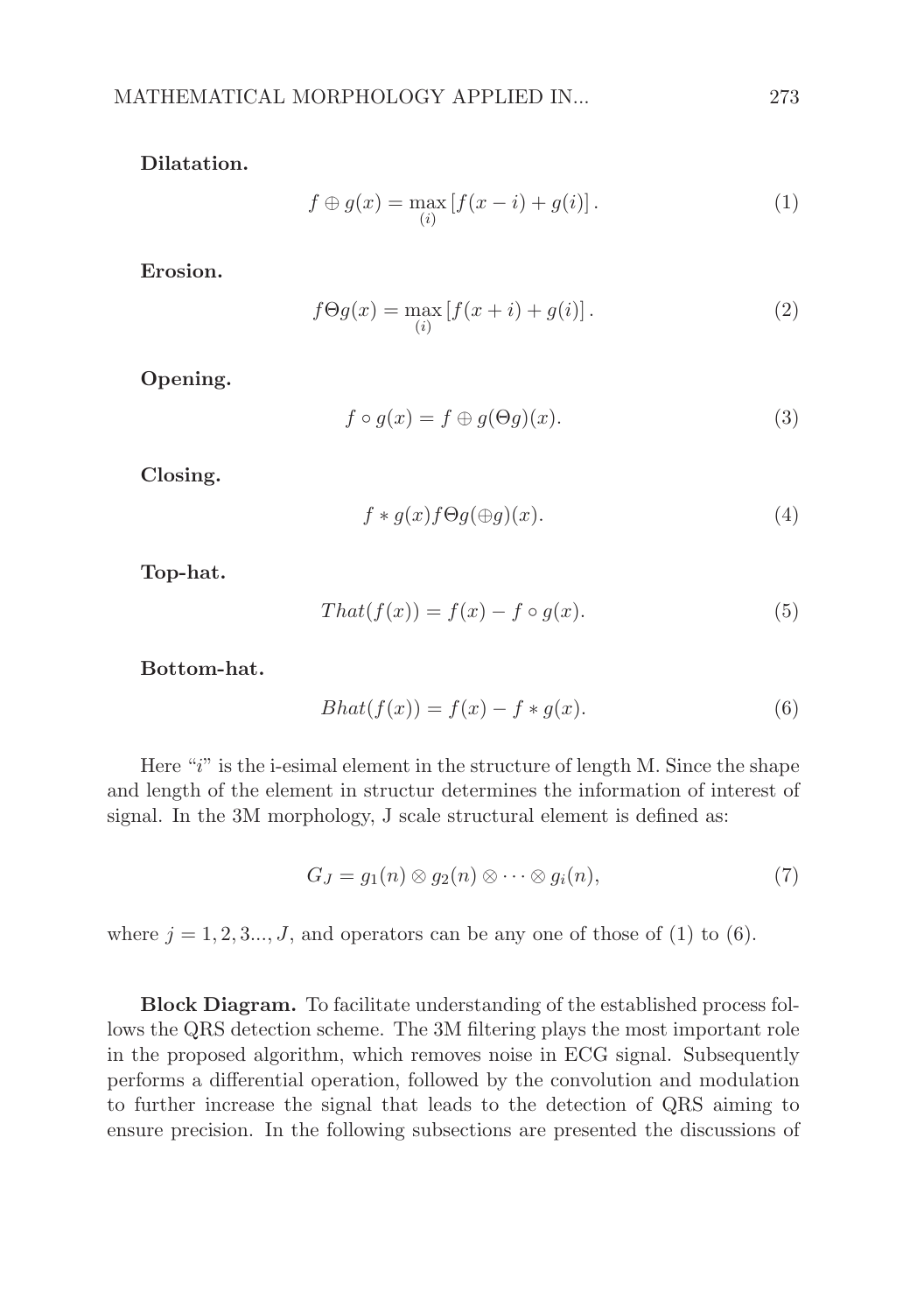each component in figure.



First 3M Filtering It is well known that image processing with multiscale form of opening and closing operations outperforms the multiscale dilation and erosion on the filtering due to its spatial independence.

The combination of opening and closing operations provide a formal and simple mathematically method to extract the peak or trough [5] due to the opening of a data sequence which can be interpreted as a sliding structuring element over data the lower sequence and the result is the highest point reached by any part of the structuring element. Similarly, the closing of a data sequence can be interpreted as a turn sliding version of structural element along the data sequence from above, and the result is to obtain the lowest point reached by any part of the structuring element. In most applications the use of the aperture is in order to suppress peaks are used as closures for suppressing valleys [6].

The top-hat operator aims to produce an output consisting of the signal peaks. Likewise, the operator bottom-hat extracts the valleys (negative peaks). The weighted sum of the top-hat and bottom-hat operations form an extractor peak-valley which is represented by the formula below:

$$
Hat(f(n)) = \frac{1}{2} \sum_{j=1}^{J} K_j^T That(f(n))_j - \frac{1}{2} \sum_{j=1}^{J} K_j^T Bhat(f(n))_j.
$$
 (8)

Here the coefficients of weighting are:

$$
K_j^T = K_j^B = K_j = \frac{1^{J+1-j}}{2} \text{ with } j = 1, 2, \dots, J. \tag{9}
$$

The coefficients are chosen to be a geometric series, in order to minimize the influence of noise. To improve performance, a multi-scale combination of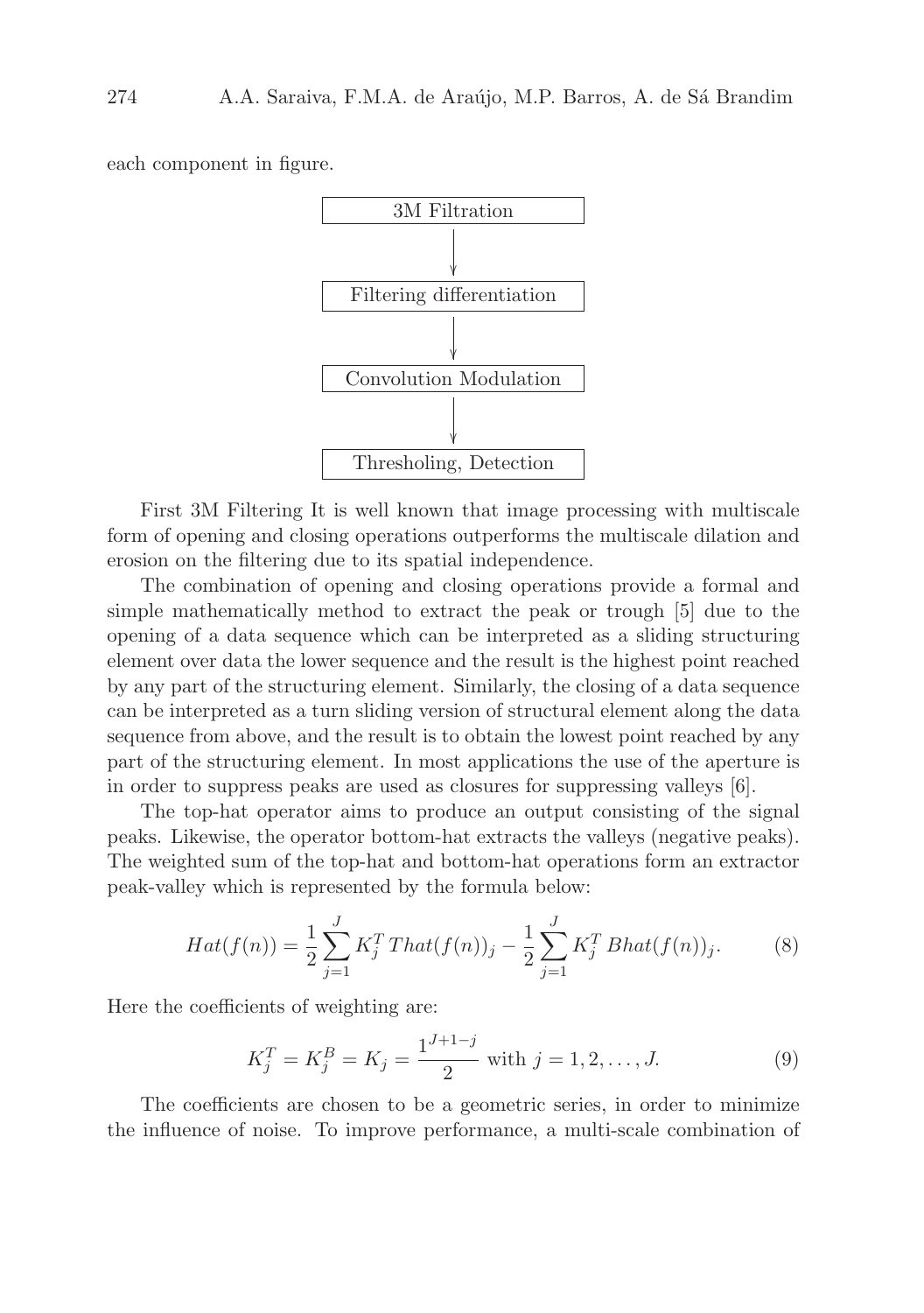opening and closing is introduced into a 3M filter, which is expressed as:

$$
F(f(n)) = \frac{1}{2} (f \circ G_j(n) + f * G_j(n)),
$$
\n(10)

where J is equal to 3 and the structural elements of  $(n)$  are defined as  $G_1(n) =$  $g1(n), G2 = g1(n)^N g2(n), G3 = G2(n)^N g3(n),$  where  $g1 = 1, 1, 1, g2 =$  $0.2, 0.6, 1, 1.2, 1, 0.6, 0.2$  and  $q3 = 00.2, 0.4, 0.6, 0.8, 1.0, 1.2, 1.0, 0.8, 0.6, 0.4, 0.2.$ The values of  $q_1$ ,  $q_2$  and  $q_3$  are determined empirically and may be estimated by experiments, see [6].

Thus the combination of different structural elements and multi-scale operators, 3M was set for filtration of the ECG signal, whose formula is given by:

$$
y(n) = \frac{1}{2} \left( f \circ G_J(n) + f * G_J(n) + \sum_{j=1}^{J} K_j^T \operatorname{That}(f(n)) - \sum_{j=1}^{J} K_j^T \operatorname{Bhat}(f(n))_j) \right),\tag{12}
$$

$$
y(n) = \frac{1}{2} \sum_{j=1}^{J} \left[ K_j f \circ G_j(n) - f * G_J(n) \right] + f * G_J(n). \tag{13}
$$

With the objective to make cuts in the signal, reducing the peaks and fill valleys, combinations of opening and closing operations are performed. These operations, in turn, should be short structure to eliminate noise effectively and not generate a deterioration of the information necessary to detect the QRS complex.

Another important factor adoption of mathematical morphology is related to the reduced energy consumption due to its formulation does not require any multiplier, only registers, comparators and adders. For this reason in portable equipment are best suited to the wavelet filtering method with whose multiplication algorithm presents. Thus causing a reduction in the cost of the hardware, compared with the wavelet, see [2].

Another feature relates to the similarity of the 3M formula with FIR filter. However, there are two differences: the delay elements in the FIR are replaced by operators of opening or closing; there is an closure operation additional multiscale. On the other hand there is the possibility of the FIR filter to be modified to act as 3M modifying the delay elements, in the operators of opening or closing. One possibility to get the 3M filter is illustrated in the figure below.

Second Filtering (Differentiation) - Soon after filtering 3M, with output signal x (n) is realized a differential operation, whose objective is to remove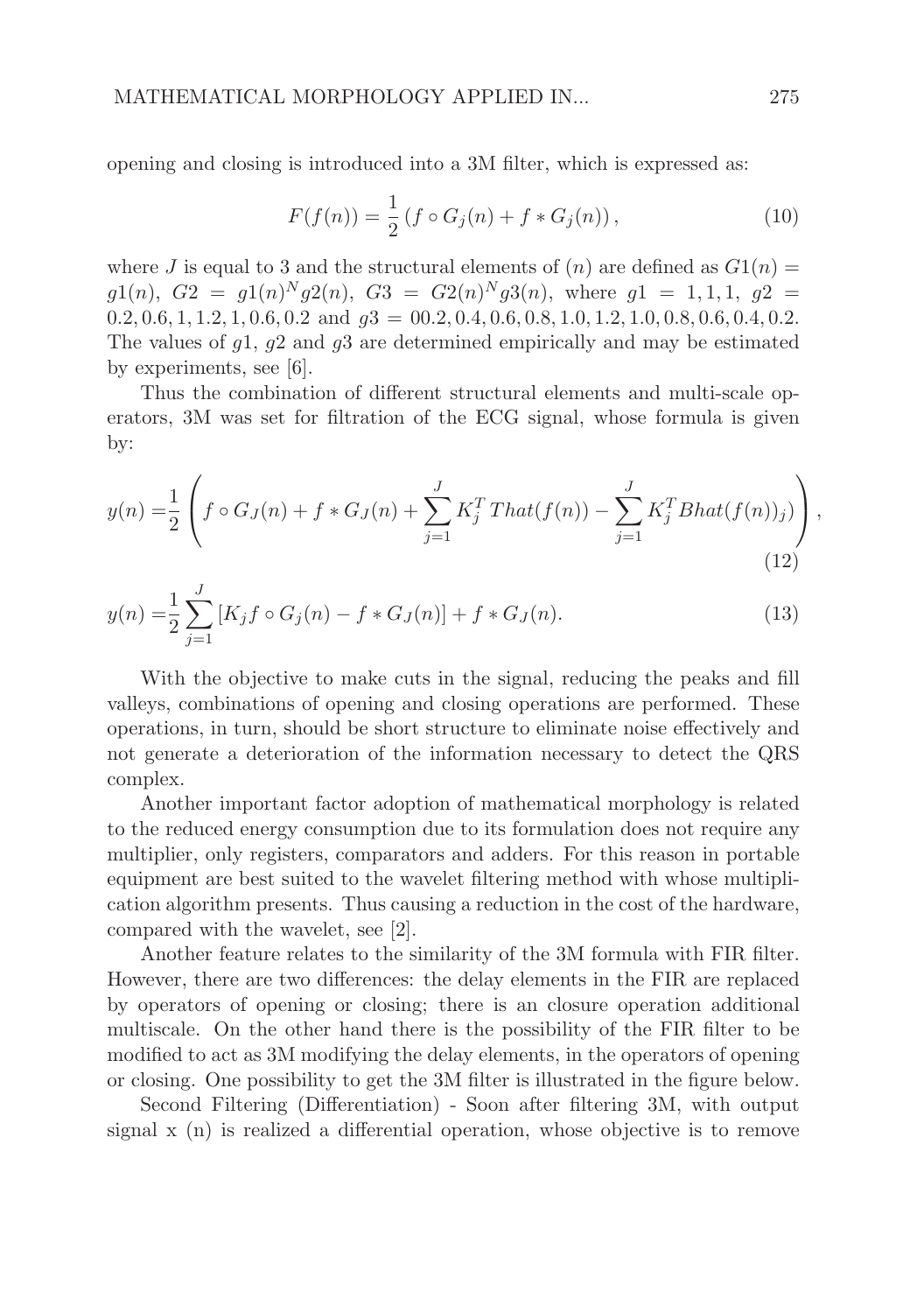

Figure 1: Figure 1: 3M filter, modified of [2]

noise and establish a baseline. The characteristic equation is:

$$
y(n) = x(n) - x(n-1) + ay(n-1),
$$
\n(14)

where "n" is the sample and belongs to the defined interval:  $0 \le a \le 0.99$ .

Convolution and Modulation - The output of the second filtering is extremely small, and for this reason a convolution and modulation with the goal of increasing the information is held. Is mathematically expressed as:

$$
s(n) = conv\left(abs(v), ones(1,5)\right). \tag{15}
$$

Peak detection - The detection of the peak is obtained based on comparison with a threshold, which is used as a decision function in conjunction with the proposed location of the QRS. When s(n) is compared with a pre-determined threshold, it is easy to determine the region where a peak is located. For the signal produced, it is stipulated that the required adaptive threshold, having a function of the maximum of the transform of the waveform in the ECG, which were defined as  $0.27 \times MAX$ , where MAX is the highest peak of s(n). If the value of  $s(n)$  has become greater than the threshold, the corresponding final hold signal for detecting peak, denoted as final (n) being the same value  $s(n)$ , otherwise sets the corresponding final (n) to zero. Once the end (n) is decided, R peaks can be easily searched. This method of peak detection is used in most QRS detectors, and for this reason applied in the work.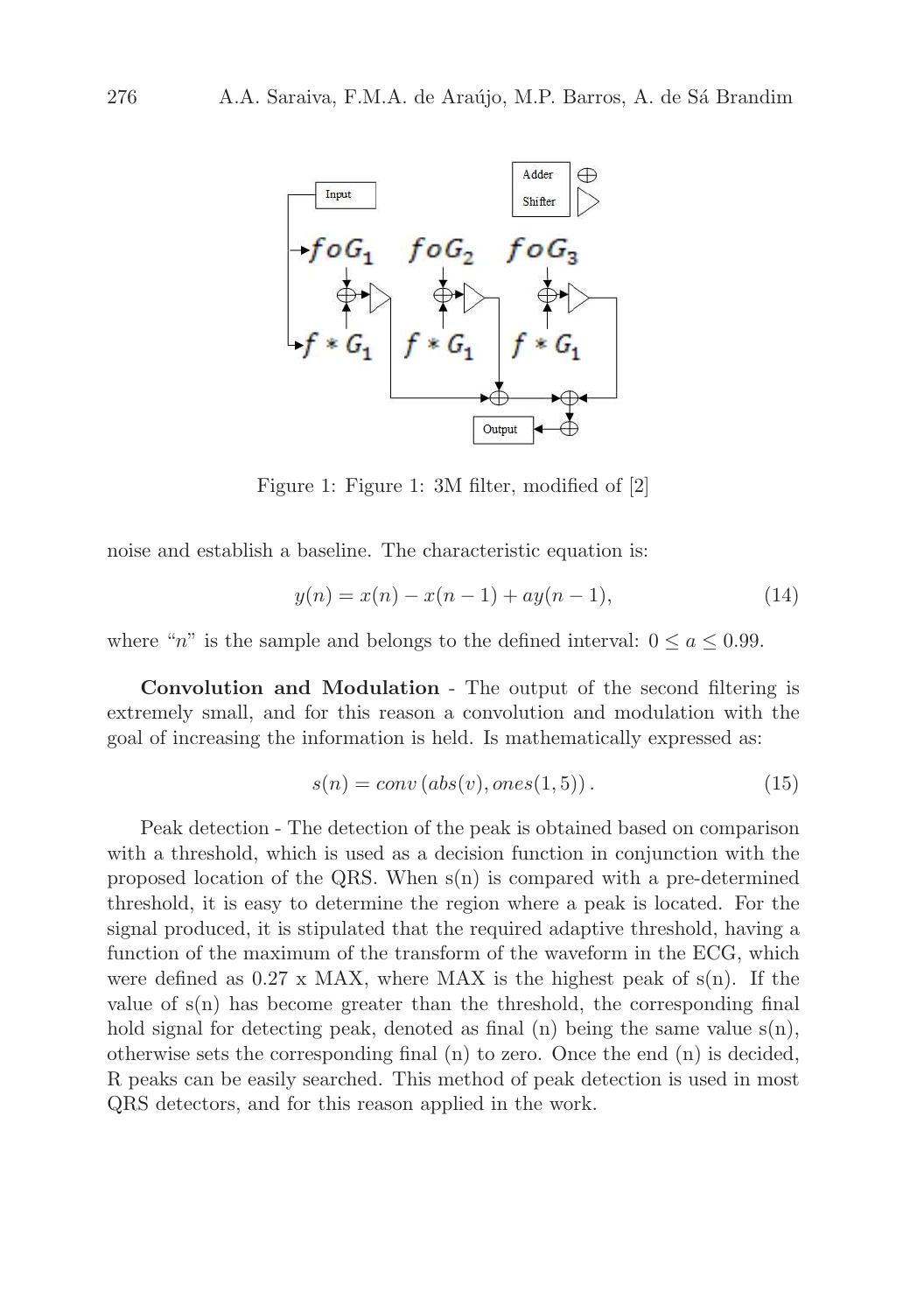#### 3. Results

The following graphs below represent part of the result obtained in each step, as was done an extensive amount of testing.



Figure 2: ECG graph



Figure 3: ECG graph with applied noise



Figure 4: Graph after the first filtering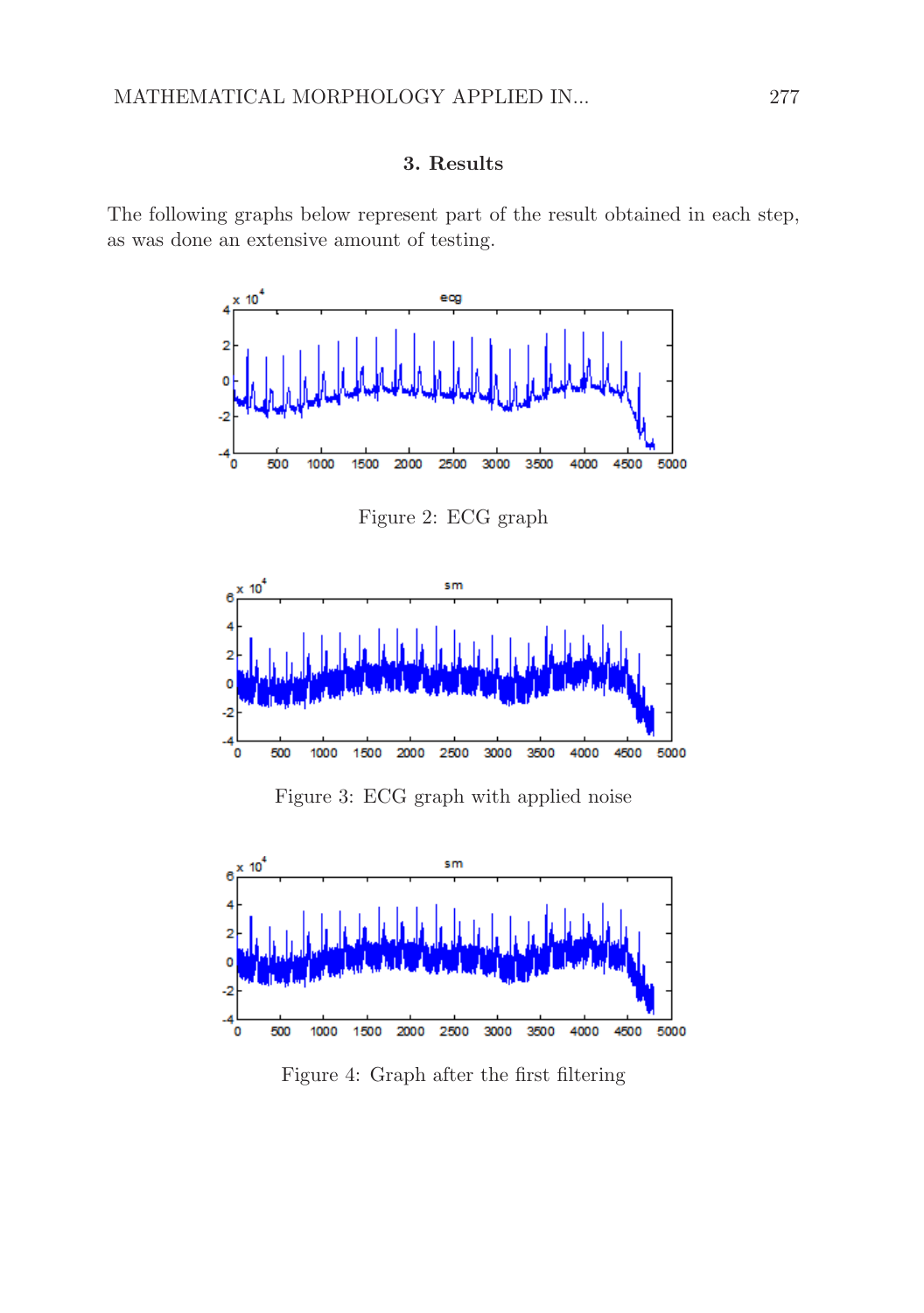

Figure 5: Graph after the first filtering



Figure 6: Graph after the first filtering



Figure 7: Graph after the convolution e modulation

#### 4. Discussion

Based on the results noted that the method presented, after several tests, and ECG signals acquired even with a variety of noise applications, showed a correct detection of the QRS complex. Compared with other works that address the application of mathematical morphology, it is observed that the detection accuracy is improved and as a suggestion for future work is proposed to obtain a logical and efficient sequence of structuring elements to be used in 3M filtering.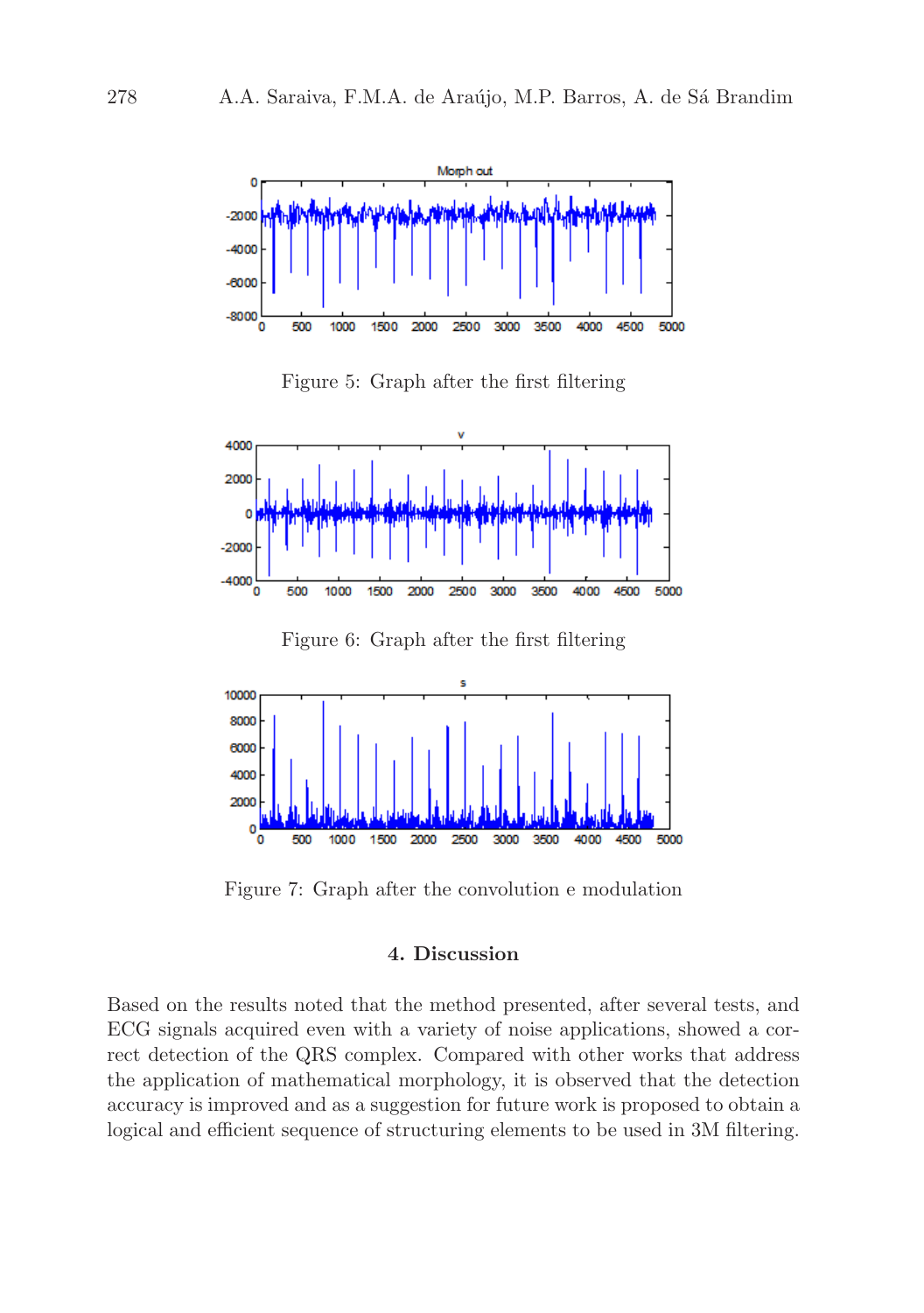

Figure 8: Final graph



Figure 9: Expansion of a QRS wave of Figure 7

## 5. Conclusion

It was observed that the algorithm presented and analyzed can handle a large amount of impulse noise, showing the improved adress in the processing stages